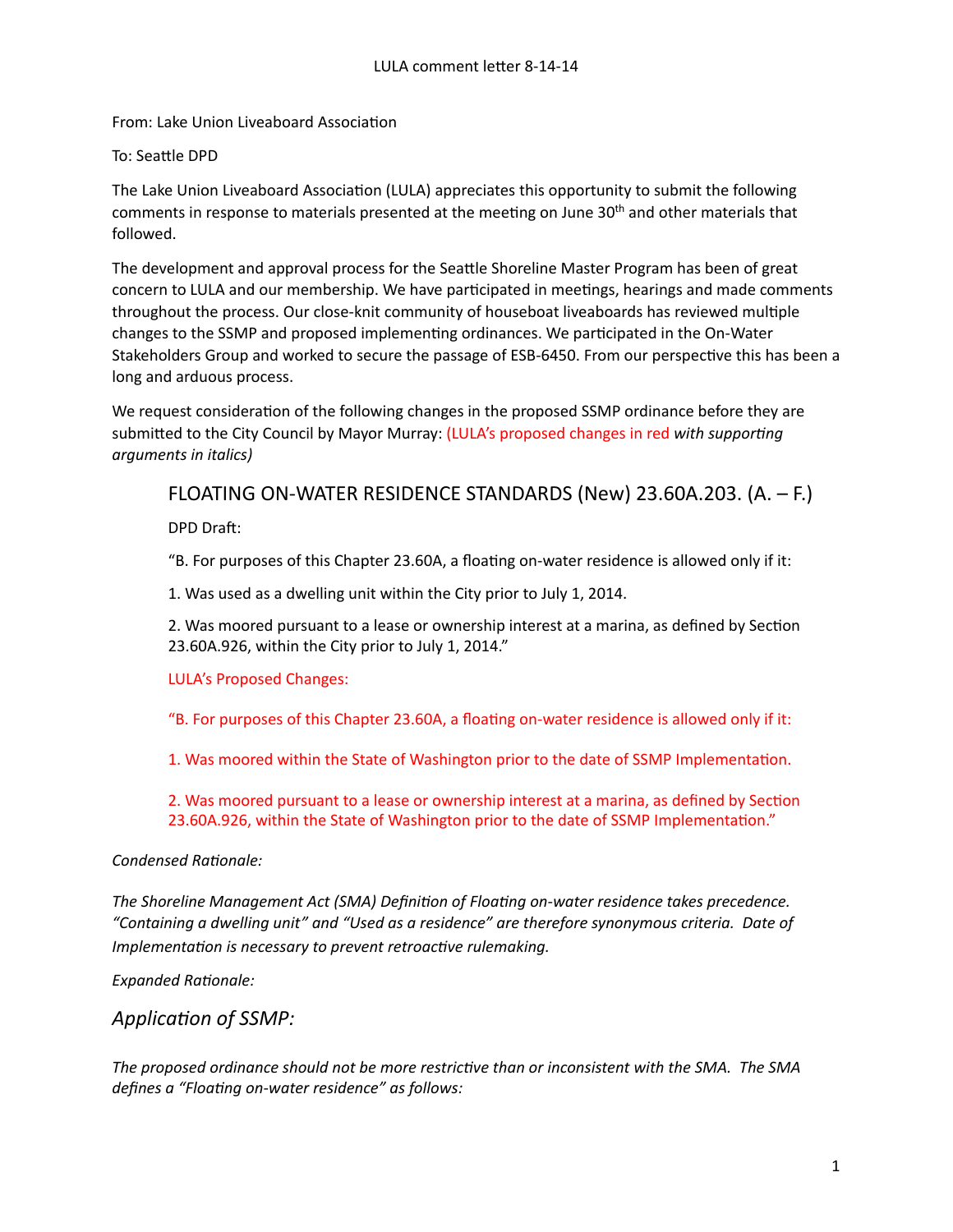*"Floa+ng on-water residence" means any floa+ng structure, other than a floa+ng home, that was legally established prior to July 1, 2014 and is designed or used primarily as a residence, has detachable utilities,* and is the subject of a lease or sublease at a marina, or whose owner has an ownership interest in a *marina, as of July 1, 2014. See, RCW 90.58.270. For the purpose of this chapter, a structure will be considered designed or used primarily as a residence if it contains a dwelling unit.* 

*Based* on this definition, the ordinance's requirement to be "used as a dwelling unit" as specified in paragraph B.1. is ambiguous and inconsistent with the SMA definition. The unit simply needs to "contain" *a dwelling unit in order to be allowed.*

# Application of ESB 6450:

*ESB* 6450 is applicable across Washington State, and to date the Washington Department of Ecology *(ECY)* has not issued guidance nor adopted changes to its implementing WAC. Prior to the passage of ESB 6450, the ECY worked with other local governments to restrict or eliminate existing residences on the water. Some Houseboat liveaboards have been forced to relocate or take on a non-conforming status. The long uncertainty here in Seattle has also caused some Houseboat liveaboards to locate outside of Seattle, although their preference would have been to locate in Seattle. The broad application of ESB *6450 should provide a safe harbor for affected vessels.*

*ESB6450* provides protection to Floating On Water Residences (FLOWR) prior to July 1, 2014. The date of *application, July 1 2014, was established by state law to provide the minimum standard. In recognition of* the many years of varied draft standards and uncertainty for our community, the City of Seattle should establish a date no earlier than the effective date of SSMP Implementation.

# Best Management Practices (BMP's)

DPD Draft:

"B. The Director by Director's Rule may establish alternative best management practices to implement the requirements of Section 23.60A.155 or may add or clarify best management practices to minimize impacts on the aquatic environment based on the science and technical information described in WAC 173-26-201(2)(a)."

LULA's Proposed Change:

Strike "Section B" of the new section 23.60A.155.

### Condensed Rationale:

*LULA* opposes granting such authority to the Director (DPD) to modify BMPs by "Director's Rule." BMP's should only be modified by ordinance following standard protocols for community engagement and public comment. The potential impacts of new or modified BMP's on Marina operators and their tenants are too far-reaching to be established or modified by Director's Rule. Additionally, there is no clear process to appeal a Director's Rule in the event of unintended impacts.

**Expanded Rationale:**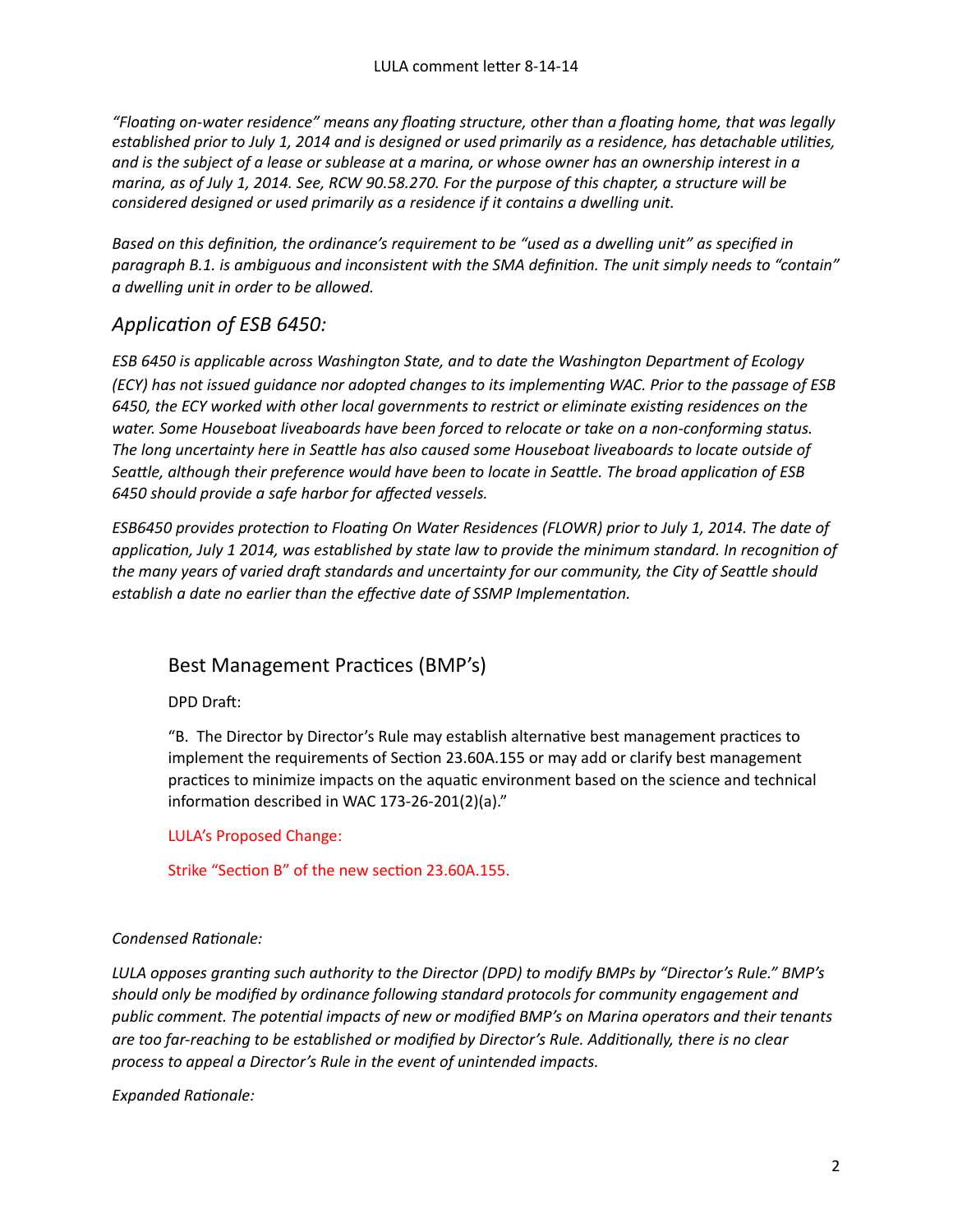The new SSMP will establish Best Management Practices (BMP's) in the SSMP for the first time. Although *BMP's* have been used by many marina owners and many residents for some time, this is the first time the City will adopt and enforce BMP's. The many SSMP drafts contained multiple BMP standards. We *appreciate that the Department of Planning and Development (DPD)* is now proposing a single BMP standard applicable across the SSMP. Because this draft has not been published nor circulated for public *comment to date, we anticipate further comments when a complete draft ordinance is published for* review. The BMP's will apply to various users in multiple sections of the SSMP:

- *1. 23.60A.187 Standards for piers and floats and overwater structures,*
- 2. 23.60A.200 Standards for marinas, commercial and recreational,
- 3. 23.60A.202 Standards for floating homes and floating home moorages,
- 4. 23.60A.203 Standards for floating on-water residences,
- 5. 23.60A.204 Floating structures and standards for house barges, and
- *6. 23.60A.214 Standards for vessels containing dwelling units and appeals.*

## Verification Process

The term "verification" is new and has not been defined. The requirements for verification and the process should be clearly defined prior to the adoption of the SSMP requiring such a process. The means and scope of a verification process are of significant concern to LULA and our members. 

#### LULA's proposed change

Define "verification" and the full extent of the process.

Rationale: The required information and process for "verification" must be defined. As vessels, there is a concern that Federal preemption be considered and that the scope of "verification" be clearly and unambiguously defined.

# Verification fees for House Barges

The DRAFT ordinance proposes significant changes for the 34 existing legally-established (licensed) House Barges:

"Each house barge must be verified by the Director, and owners shall pay a one-time fee to receive a verification number plate. The fee shall be established by the Director to recover the reasonable costs of the program for issuing verification number plates. Owners of house barges authorized by this Section 23.60A.204 may apply to the Director for a verification number plate or may wait until the Director asks for verification information. If the Director discovers an unverified house barge, the Director may require the owner to submit the verification information and pay the required fee."

LULA's Proposed Changes:

Eliminate the fee for the 34 documented House Barges.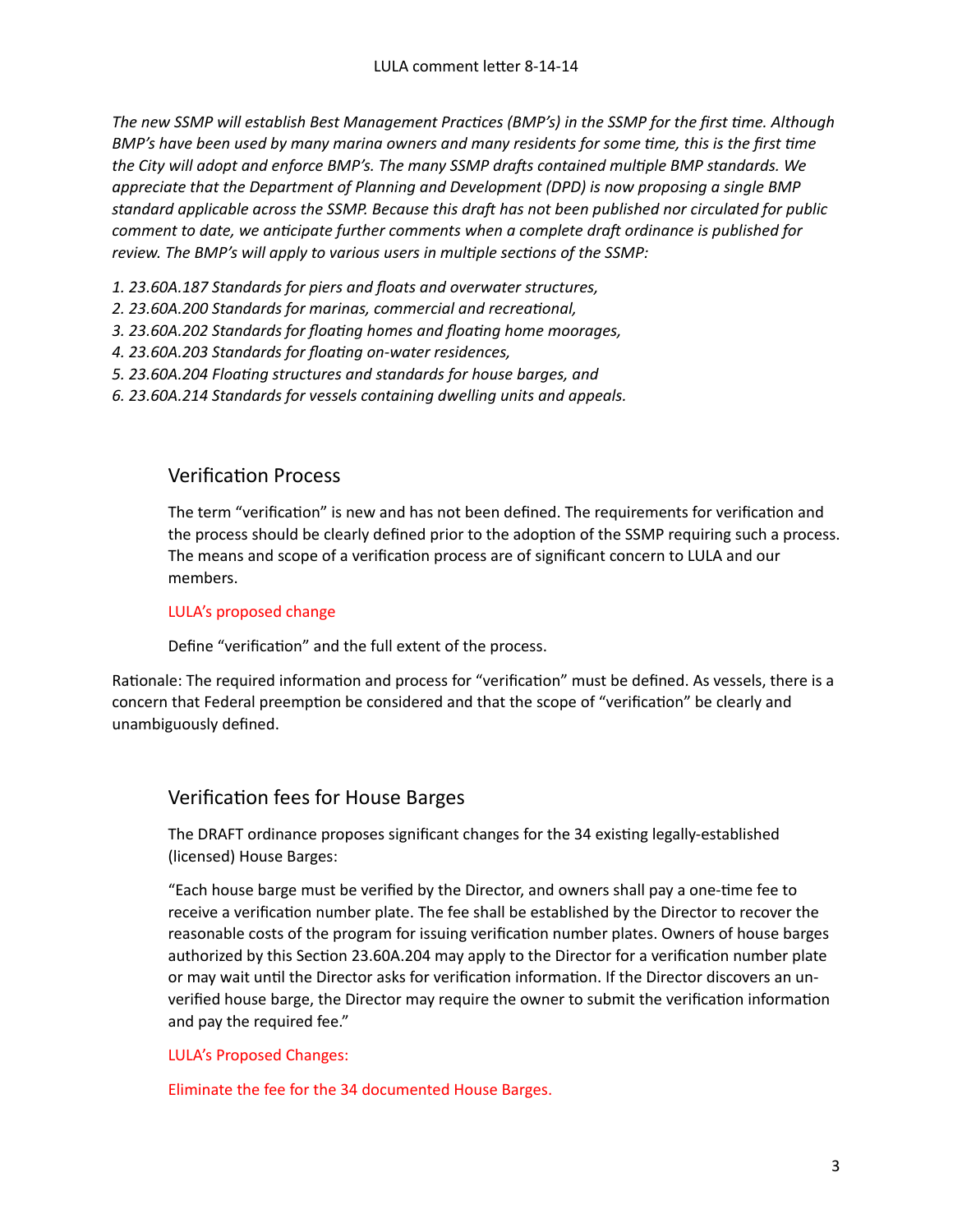#### Rationale:

Each of the 34 owners has already paid a two-step licensing fee and has legally established their House Barge and received a City-issued numbered decal. Paying the cost of a new "verification number plate" is reasonable to replace deteriorating City-issued decals. Paying a second licensing fee to once again legally establish their use is not reasonable.

## Verification fee for Floating on-water residences

DPD Draft:

"D. Verification of a floating on-water residence

1. Each floating on-water residence shall be verified by the Director and the owner shall pay a one-time fee to receive a verification number plate. The fee shall be established by the Director to recover the reasonable costs of the program for issuing verification number plates. Owners of floating on-water residence allowed pursuant to subsection 23.60A.203.B may apply to the Director for verification or may wait until the Director asks for verification information. During the first year following the effective date of this ordinance, no verification fee will be due. If a floating on-water residence is not verified, the Director may require the owner to submit verification information and pay the required fee."

LULA's Proposed Change:

Encourage voluntary participation by waiving the fee for one year after SSMP Implementation.

#### $Ratio <sub>name</sub>:$

*In* order to encourage compliance from Houseboat liveaboards we request a waiver for anyone applying *for* verification during the first year following the adoption of the new SSMP. As a user group we are very weary after all the many versions of proposed standards for our use. This has been a very discouraging process for many of our members. In order to induce voluntary compliance in a timely fashion we request *the* waiver. Waiving the fee is a good faith action to encourage compliance with the verification process. This could save the City considerable resources from pursuing an enforcement route to coerce verification. Our community has already paid in uncertainty and legal expenses to get to a reasonable *resolution for FLOWR's. After one year the fee would apply to any unverified FLOWR's.* 

23.60A.203.C.1.a REPLACEMENT

DPD Draft:

"Floating on-water residences legally established pursuant to subsection 23.60A.203.D are regulated as a conforming use, and relocation, repair and maintenance, remodeling, expansion, and replacement are allowed subject to the following standards:

a. Normal maintenance and repair, as defined in Section 23.60A.020.C.1, is allowed, and replacement is not considered the common method of repair for this type of structure."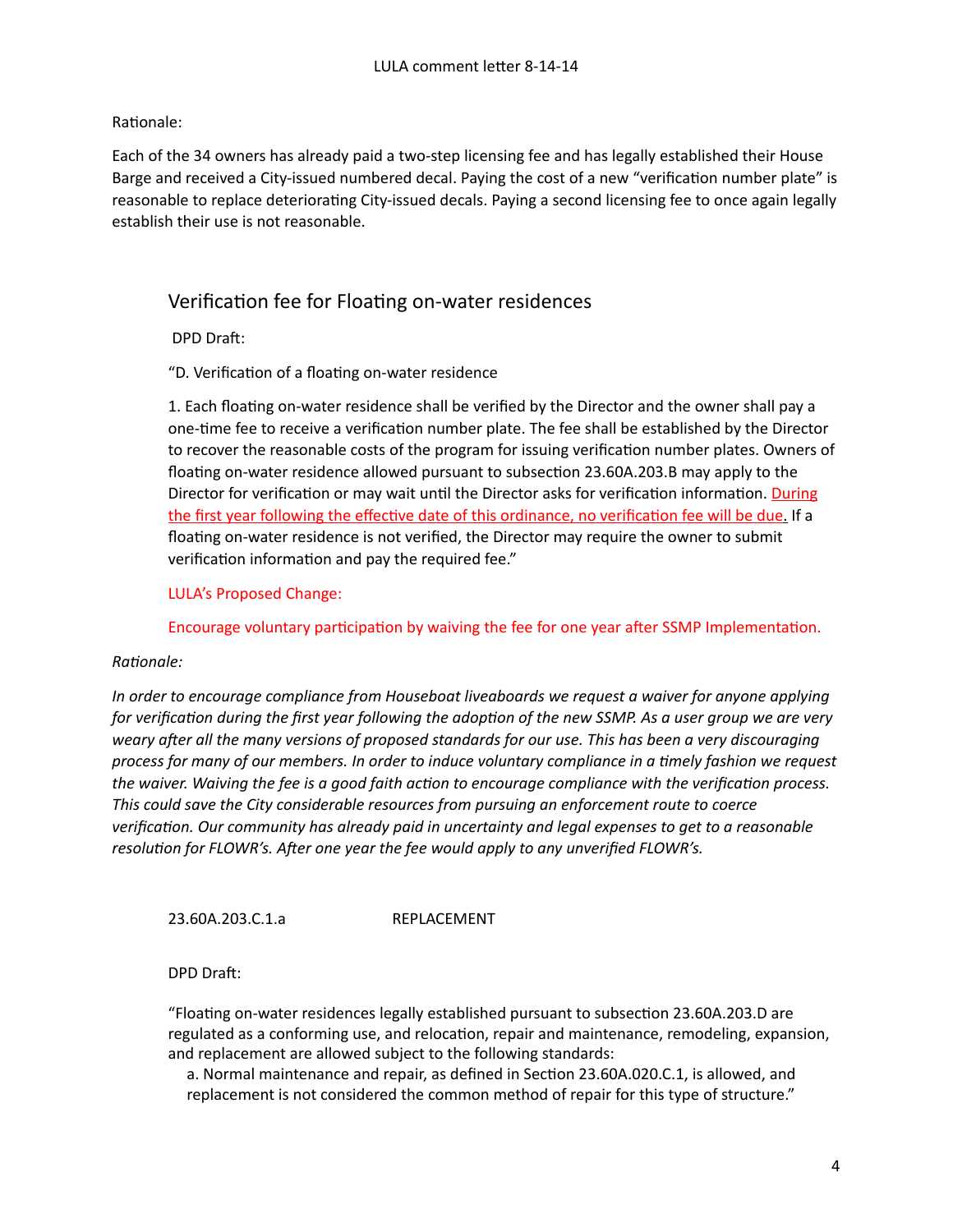#### LULA's Proposed Change: 23.60A.203.C.1.a SHOULD BE REMOVED

 $Rational$ *e:* 

*Section* (a) has no effect. Although this is part of the standards for repair and maintenance, there is no guidance or consequence as a result of this statement and it is redundant with the preamble in 23.60A. *203.C.1*

23.60A.203.C.1.e.5 EXPANSION

DPD Draft:

"If the total expansion over the life of the structure exceeds 120 square feet, gray-water containment or a waste-water hookup that disposes the gray water to the City's waste-water disposal system is required."

LULA's Proposed Changes:

"If, after the date of implementation, the total expansion of the living space exceeds 120 square feet, gray-water containment or a waste-water hookup that disposes the gray water to the City's waste-water disposal system is required."

 $Ratio\nparallel:$ 

*Expansions that occurred prior to the date of implementation should not be considered, as no rule was in effect preventing this expansion. Only expansion after the date of implementation should be considered.* 

### 23.60A.203.C.2.b STABILITY

DPD Draft:

"b. The owner/applicant shall demonstrate any expansion will not create future stability problems for the floating on-water residence;"

LULA's Proposed Changes:

#### 23.60A.203.C.2.b SHOULD BE REMOVED

 $Rational$ *e:* 

No standard is provided for demonstrating future stability problems. This implies some kind of building standard, inspection, certification that does not currently exist. Expansion on vessels is not regulated by *building codes.*